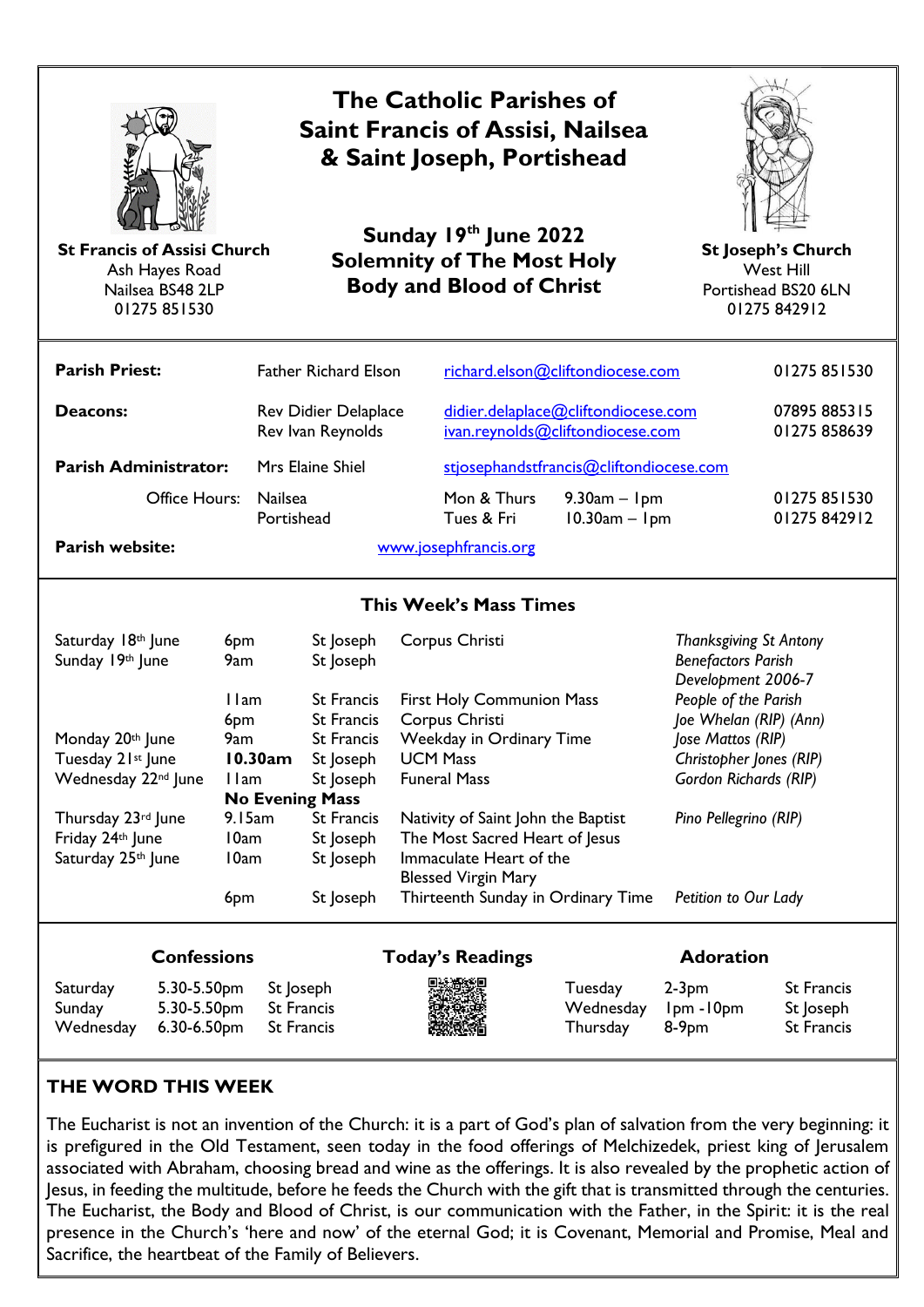#### **VESPERS AND BENEDICTION FOR CORPUS CHRISTI**

Sunday 19<sup>th</sup> June is the Solemnity of the Most Holy Body and Blood of Christ (Corpus Christi). We will be celebrating Evening Prayer with Benediction at 5pm at St Francis'. It gives us an opportunity to come before this great Sacrament of Christ's presence and to pray for the people of our parishes.

#### **HOLYDAYS OF OBLIGATION**

The Holydays of Obligations for England and Wales are:

- Every Sunday
- [Nativity](https://eur02.safelinks.protection.outlook.com/?url=https%3A%2F%2Fwww.liturgyoffice.org.uk%2FCalendar%2FSunday%2FChristmasSunday.shtml%23Nativity&data=05%7C01%7Cstjosephandstfrancis%40Cliftondiocese.com%7C82e69f653b904df4875008da494450d5%7Cf10b8f13604e4fa29e1204a7fad22e94%7C0%7C0%7C637902855417726258%7CUnknown%7CTWFpbGZsb3d8eyJWIjoiMC4wLjAwMDAiLCJQIjoiV2luMzIiLCJBTiI6Ik1haWwiLCJXVCI6Mn0%3D%7C3000%7C%7C%7C&sdata=3HLIOJv6Mj598rmCkLFBDtK43wI2LJ6Kq5wh8UWipBM%3D&reserved=0) of the Lord  $(25<sup>th</sup>$  December)
- [Epiphany](https://eur02.safelinks.protection.outlook.com/?url=https%3A%2F%2Fwww.liturgyoffice.org.uk%2FCalendar%2FSunday%2FChristmasSunday.shtml%23Epiphany&data=05%7C01%7Cstjosephandstfrancis%40Cliftondiocese.com%7C82e69f653b904df4875008da494450d5%7Cf10b8f13604e4fa29e1204a7fad22e94%7C0%7C0%7C637902855417726258%7CUnknown%7CTWFpbGZsb3d8eyJWIjoiMC4wLjAwMDAiLCJQIjoiV2luMzIiLCJBTiI6Ik1haWwiLCJXVCI6Mn0%3D%7C3000%7C%7C%7C&sdata=M%2B%2FgfjZrZ%2FFyeqetYMvSVxEpTofkBQmWbMN3AsnM8YA%3D&reserved=0) of the Lord  $(6<sup>th</sup>$  January<sup>\*</sup>)
- [Ascension](https://eur02.safelinks.protection.outlook.com/?url=https%3A%2F%2Fwww.liturgyoffice.org.uk%2FCalendar%2FSunday%2FEasterSunday.shtml%23Ascension&data=05%7C01%7Cstjosephandstfrancis%40Cliftondiocese.com%7C82e69f653b904df4875008da494450d5%7Cf10b8f13604e4fa29e1204a7fad22e94%7C0%7C0%7C637902855417726258%7CUnknown%7CTWFpbGZsb3d8eyJWIjoiMC4wLjAwMDAiLCJQIjoiV2luMzIiLCJBTiI6Ik1haWwiLCJXVCI6Mn0%3D%7C3000%7C%7C%7C&sdata=obF99KinnYvXZ9ijk3NonDkFja%2B3O4rFOE50LXbkQU8%3D&reserved=0) of the Lord (Thursday after  $6<sup>th</sup>$ Sunday of Easter)
- St [Peter](https://eur02.safelinks.protection.outlook.com/?url=https%3A%2F%2Fwww.liturgyoffice.org.uk%2FCalendar%2FSunday%2FOT2Solemnities.shtml%23PeterPaul&data=05%7C01%7Cstjosephandstfrancis%40Cliftondiocese.com%7C82e69f653b904df4875008da494450d5%7Cf10b8f13604e4fa29e1204a7fad22e94%7C0%7C0%7C637902855417726258%7CUnknown%7CTWFpbGZsb3d8eyJWIjoiMC4wLjAwMDAiLCJQIjoiV2luMzIiLCJBTiI6Ik1haWwiLCJXVCI6Mn0%3D%7C3000%7C%7C%7C&sdata=wrk61zPzW226N%2Bc4DGMz2Zw0jqtEa9WE9Z8KcvEpZBE%3D&reserved=0) & St Paul  $(29<sup>th</sup>$  June<sup>\*</sup>)
- [Assumption](https://eur02.safelinks.protection.outlook.com/?url=https%3A%2F%2Fwww.liturgyoffice.org.uk%2FCalendar%2FSunday%2FOT2Solemnities.shtml%23Assumption&data=05%7C01%7Cstjosephandstfrancis%40Cliftondiocese.com%7C82e69f653b904df4875008da494450d5%7Cf10b8f13604e4fa29e1204a7fad22e94%7C0%7C0%7C637902855417726258%7CUnknown%7CTWFpbGZsb3d8eyJWIjoiMC4wLjAwMDAiLCJQIjoiV2luMzIiLCJBTiI6Ik1haWwiLCJXVCI6Mn0%3D%7C3000%7C%7C%7C&sdata=uMGmNNoLCqrfntlhspstP6p8v88WRxpaeZyi7IABT8w%3D&reserved=0) of the Blessed Virgin [Mary](https://eur02.safelinks.protection.outlook.com/?url=https%3A%2F%2Fwww.liturgyoffice.org.uk%2FCalendar%2FSunday%2FOT2Solemnities.shtml%23Assumption&data=05%7C01%7Cstjosephandstfrancis%40Cliftondiocese.com%7C82e69f653b904df4875008da494450d5%7Cf10b8f13604e4fa29e1204a7fad22e94%7C0%7C0%7C637902855417726258%7CUnknown%7CTWFpbGZsb3d8eyJWIjoiMC4wLjAwMDAiLCJQIjoiV2luMzIiLCJBTiI6Ik1haWwiLCJXVCI6Mn0%3D%7C3000%7C%7C%7C&sdata=uMGmNNoLCqrfntlhspstP6p8v88WRxpaeZyi7IABT8w%3D&reserved=0)  $(15<sup>th</sup>$  August<sup>\*</sup>)
- All [Saints](https://eur02.safelinks.protection.outlook.com/?url=https%3A%2F%2Fwww.liturgyoffice.org.uk%2FCalendar%2FSunday%2FOT2Solemnities.shtml%23AllSaints&data=05%7C01%7Cstjosephandstfrancis%40Cliftondiocese.com%7C82e69f653b904df4875008da494450d5%7Cf10b8f13604e4fa29e1204a7fad22e94%7C0%7C0%7C637902855417726258%7CUnknown%7CTWFpbGZsb3d8eyJWIjoiMC4wLjAwMDAiLCJQIjoiV2luMzIiLCJBTiI6Ik1haWwiLCJXVCI6Mn0%3D%7C3000%7C%7C%7C&sdata=UZQpF7BgaLhPXDMIgqXjy3eth%2B5vDzZfen80zfsPNFk%3D&reserved=0)  $(I^{\text{st}}$  November\*)

\* According to a decision of the Bishops' Conference (1984) Holydays which fall on Saturday or Monday are transferred to the Sunday.

Since 2006 the following celebration is transferred to Sunday:

• Body and [Blood](https://eur02.safelinks.protection.outlook.com/?url=https%3A%2F%2Fwww.liturgyoffice.org.uk%2FCalendar%2FSunday%2FOT2Solemnities.shtml%23Corpus&data=05%7C01%7Cstjosephandstfrancis%40Cliftondiocese.com%7C82e69f653b904df4875008da494450d5%7Cf10b8f13604e4fa29e1204a7fad22e94%7C0%7C0%7C637902855417726258%7CUnknown%7CTWFpbGZsb3d8eyJWIjoiMC4wLjAwMDAiLCJQIjoiV2luMzIiLCJBTiI6Ik1haWwiLCJXVCI6Mn0%3D%7C3000%7C%7C%7C&sdata=F80sdfZ02nXKgy89oMDRO0cQpJVx59dN8kmDmlOzbdM%3D&reserved=0) of the Lord

For 2022, the remaining Holydays of Obligation, which do not fall on a Sunday, are:

- Saints Peter and Paul Wed  $29<sup>th</sup>$  June
- All Saints Tues  $I<sup>st</sup>$  Nov

In order to help people to plan their diaries, I would like to propose that we have Mass at the following times for any weekday Holydays of Obligation (other than Christmas Day):

| 7pm Vigil Mass | <b>St Francis</b> |  |
|----------------|-------------------|--|
| 9.15am Mass    | <b>St Francis</b> |  |
| 12noon Mass    | St Joseph         |  |
| 7pm Mass       | St Joseph         |  |
|                |                   |  |

Any comments are gratefully received. Fr Richard

### **TAIZÉ SERVICE 26TH JUNE**

All welcome to an "Evensong for the Earth" on Sunday 26<sup>th</sup> June at 7.15 p.m. Beautiful Taizé chants led by a group of musicians, with readings and prayers on an environmental theme. In the spirit of Francis of Assisi, our parish patron, and of Pope Francis' letter to the world, Laudato Si'.

#### **SECOND COLLECTION 18th/19th JUNE – DAY FOR LIFE**

A second collection will take place at all Masses this weekend for the Day for Life – the day in the Church's year dedicated to celebrating the dignity of life from conception to natural death. The collection assists The Anscombe Bioethics Centre for Healthcare and Ethics in Oxford (formerly the Linacre Centre) and other pro-Life groups. The Centre exists to help Catholics and others to explore the Church's position on bioethical issues. Its perspective is informed by Catholic moral teaching, but in defending such teaching it seeks also to enable dialogue with those of no religious faith. [www.dayforlife.org/](https://eur02.safelinks.protection.outlook.com/?url=http%3A%2F%2Fwww.dayforlife.org%2F&data=05%7C01%7Cstjosephandstfrancis%40Cliftondiocese.com%7C82e69f653b904df4875008da494450d5%7Cf10b8f13604e4fa29e1204a7fad22e94%7C0%7C0%7C637902855417726258%7CUnknown%7CTWFpbGZsb3d8eyJWIjoiMC4wLjAwMDAiLCJQIjoiV2luMzIiLCJBTiI6Ik1haWwiLCJXVCI6Mn0%3D%7C3000%7C%7C%7C&sdata=DRHoYxf039%2FmtGF0H4vwEFGXa2fB0KOvlJymZbZGOxg%3D&reserved=0) Donations can also be made online [https://www.josephfrancis.org/donate](https://eur02.safelinks.protection.outlook.com/?url=https%3A%2F%2Fwww.josephfrancis.org%2Fdonate&data=05%7C01%7Cstjosephandstfrancis%40Cliftondiocese.com%7C82e69f653b904df4875008da494450d5%7Cf10b8f13604e4fa29e1204a7fad22e94%7C0%7C0%7C637902855417726258%7CUnknown%7CTWFpbGZsb3d8eyJWIjoiMC4wLjAwMDAiLCJQIjoiV2luMzIiLCJBTiI6Ik1haWwiLCJXVCI6Mn0%3D%7C3000%7C%7C%7C&sdata=ZurBW6tw%2FZM4%2Bu0%2B4ECXa924h5zEEbtf5vafcykV9xE%3D&reserved=0)

#### **FIRST HOLY COMMUNION**

We will be celebrating the sacrament of Holy Communion on Saturday 18<sup>th</sup> June at St Joseph's Church, 12noon and on Sunday  $19<sup>th</sup>$  lune at the 11am Mass at St Francis' Church. Please keep Adam, Ava, Erin, Francesca, Iris, Isla, Isobel, Jesse, Lottie, Niamh, Oliver, Owen, Phoebe and Sienna from St Joseph's and Ben, Daisy, Javier, Leo, Lois, Louis, Maksymilian, Oserimen and Tobias from St Francis' in your prayers as they prepare to receive this sacrament.

#### **CERTIFICATE MASS AT ST JOSEPH'S**

The children who made their First Holy Communions at St Joseph's church on Saturday 18th June, will return for the **9am Parish Mass on Sunday 26th June** to receive their certificates. After Mass they will serve tea, coffee and celebration cake to the parishioners. For those of you who have been especially praying for a child and his/her family, this will be an opportunity to meet each other and congratulate your particular child in person. Hope to see you there!

#### **PASTORAL COUNCIL**

Following the appeal last weekend – we are still asking for volunteers from St Francis to join the Pastoral Council. Please contact Fr Richard for more information if you are interested.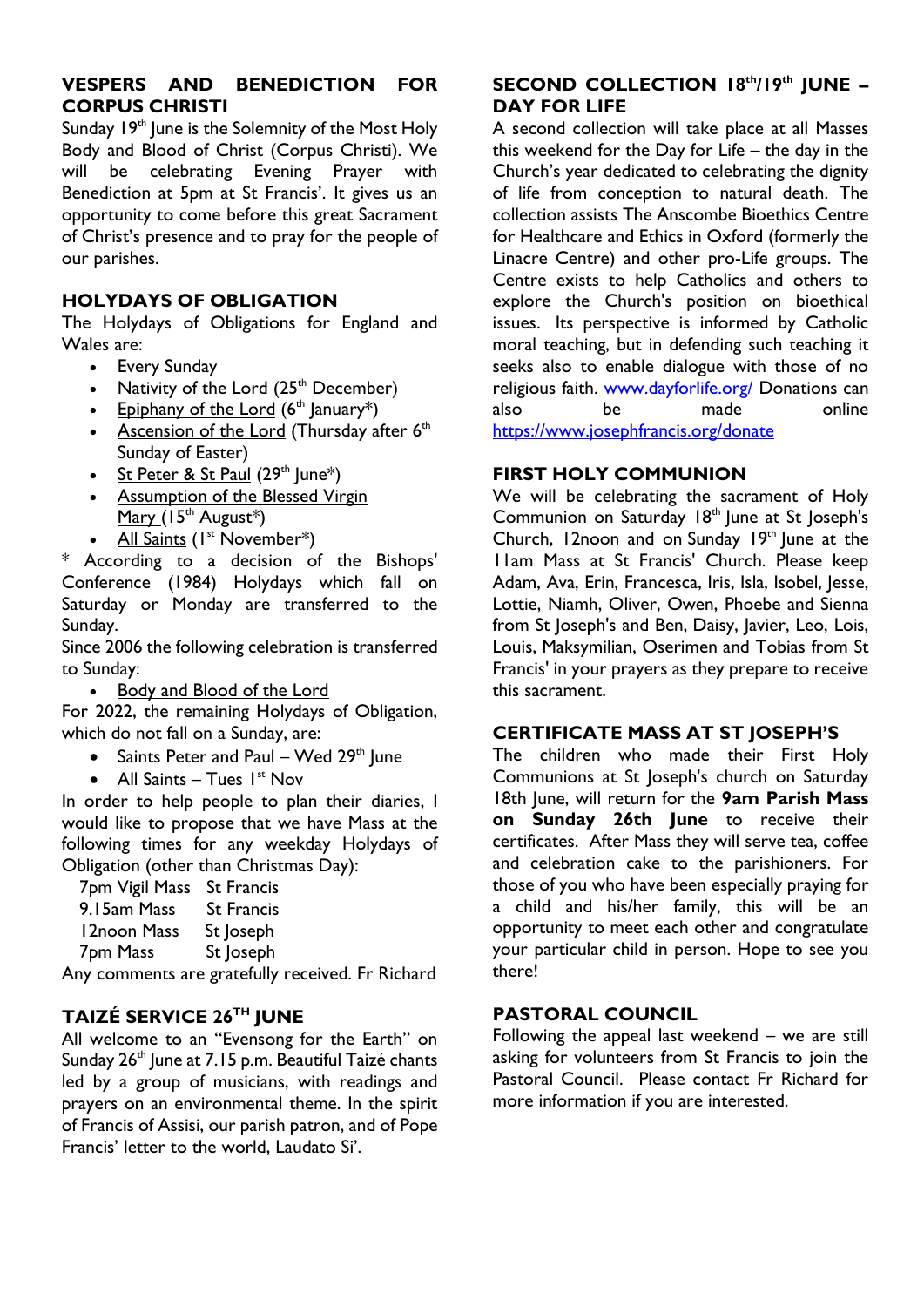**THE HOLY SPIRIT IN MY LIFE?** We have just celebrated Pentecost when the disciples of Jesus were filled with the Holy Spirit and their lives were transformed. You may wonder about the place of the Holy Spirit in your life? Perhaps you have not yet been confirmed or your Confirmation is just a distant memory? Or perhaps you want to know more about the Holy Spirit? For these reasons you may be interested in a course on the Holy Spirit that our two parishes hope to run jointly next autumn. Some people have already told me of their interest. If you want to be added to the list please let me know. Deacon Didier (mail: [didier.delaplace@cliftondiocese.com](mailto:didier.delaplace@cliftondiocese.com) or tel. 07895 885315)

#### **PRESENTATION OF THE DIOCESAN SYNOD REPORT – 22nd JUNE**

Bishop Declan invites you to an Evening Liturgy at the Cathedral, on 22<sup>nd</sup> June at 7pm, where he will present Clifton's Synod Report to each parish and school. It is hoped that at least two people per parish will be present to receive the report. However, there are no restrictions on numbers so please feel free to attend. So that the Diocese can facilitate the event, they are asking you to book onto the Evening Liturgy via this link (*Eventbrite*): [https://www.eventbrite.co.uk/e/eve](https://eur02.safelinks.protection.outlook.com/?url=https%3A%2F%2Fwww.eventbrite.co.uk%2Fe%2Fevening-liturgy-synod-tickets-327123734897&data=05%7C01%7Cstjosephandstfrancis%40Cliftondiocese.com%7C82e69f653b904df4875008da494450d5%7Cf10b8f13604e4fa29e1204a7fad22e94%7C0%7C0%7C637902855417726258%7CUnknown%7CTWFpbGZsb3d8eyJWIjoiMC4wLjAwMDAiLCJQIjoiV2luMzIiLCJBTiI6Ik1haWwiLCJXVCI6Mn0%3D%7C3000%7C%7C%7C&sdata=R94PVBnHW31Tf2GPQ8B47fN4%2Fr9yreVN62O8BNqD6vA%3D&reserved=0) [ning-liturgy-synod-tickets-327123734897](https://eur02.safelinks.protection.outlook.com/?url=https%3A%2F%2Fwww.eventbrite.co.uk%2Fe%2Fevening-liturgy-synod-tickets-327123734897&data=05%7C01%7Cstjosephandstfrancis%40Cliftondiocese.com%7C82e69f653b904df4875008da494450d5%7Cf10b8f13604e4fa29e1204a7fad22e94%7C0%7C0%7C637902855417726258%7CUnknown%7CTWFpbGZsb3d8eyJWIjoiMC4wLjAwMDAiLCJQIjoiV2luMzIiLCJBTiI6Ik1haWwiLCJXVCI6Mn0%3D%7C3000%7C%7C%7C&sdata=R94PVBnHW31Tf2GPQ8B47fN4%2Fr9yreVN62O8BNqD6vA%3D&reserved=0)

Deacon Didier will be going there by car and can offer a lift to up to 3 people. Please contact him if you are interested in this offer.

#### **DIOCESAN PILGRIMAGE GLASTONBURY**

We are pleased to confirm that, following a two year absence due to Covid, the Annual Pilgrimage to Glastonbury, led by Bishop Declan, is taking place again this year on the second Sunday in July; **Sunday 10th July 2022**. The theme of this year's pilgrimage is `Mary, Queen of Peace. Please see the notice boards for more information.

Transport is being arranged for both parishes and will leave from St Francis Church car park, please see sign up sheets in lobby of both churches.

#### **ROAD CLOSURE**

We have been notified by North Somerset Council Highways Department that Queens Road in Nailsea will be closed from the Junction of North Street to Ash Hayes Road on Sunday 3rd &  $10<sup>th</sup>$  July for resurfacing. The process is largely weather dependent, so dates may change but more details can be found on

#### [www.n-somerset.gov.uk](http://www.n-somerset.gov.uk/)

[https://twitter.com/NStravel\\_roads](https://twitter.com/NStravel_roads) (Twitter) [https://www.facebook.com/NStravelandroads/\(](https://eur02.safelinks.protection.outlook.com/?url=https%3A%2F%2Fwww.facebook.com%2FNStravelandroads%2F&data=05%7C01%7Cstjosephandstfrancis%40cliftondiocese.com%7C0774e9ca6c3a45a35f9b08da49663481%7Cf10b8f13604e4fa29e1204a7fad22e94%7C0%7C1%7C637903000595081713%7CUnknown%7CTWFpbGZsb3d8eyJWIjoiMC4wLjAwMDAiLCJQIjoiV2luMzIiLCJBTiI6Ik1haWwiLCJXVCI6Mn0%3D%7C0%7C%7C%7C&sdata=RdWnnjjb%2Blo%2B9PmjsvhkflSERq0oX35HySTt0VxL80E%3D&reserved=0)Fa cebook)

#### **UCM – ST JOSEPH'S**

Our next meeting takes place on **Monday, 20 June at 2 p.m**. Visitors and new members always welcome. The UCM Diocesan Mass will take place the following day on **Tuesday, 21 June at 10.30 a.m**. when we will be joined by other UCM Foundations in the Diocese.

#### **PORTISHEAD FOODBANK**

This week they write: "At the moment we urgently need : **Tinned vegetables** like carrots, peas, sweetcorn; s**ponge puddings**, **instant whip type desserts**; cartons of **fruit juice**; cartons of **UHT milk**; **tinned meat** products. BUT please DON'T donate pasta or baked beans: at the moment as we have more than enough." For more information please consult [https://www.facebook.com/PortisheadFoodbankIn](https://eur02.safelinks.protection.outlook.com/?url=https%3A%2F%2Fwww.facebook.com%2FPortisheadFoodbankInfo&data=05%7C01%7Cstjosephandstfrancis%40cliftondiocese.com%7C1c986c40393c4fa27f3108da4f7c490c%7Cf10b8f13604e4fa29e1204a7fad22e94%7C0%7C0%7C637909692455352281%7CUnknown%7CTWFpbGZsb3d8eyJWIjoiMC4wLjAwMDAiLCJQIjoiV2luMzIiLCJBTiI6Ik1haWwiLCJXVCI6Mn0%3D%7C3000%7C%7C%7C&sdata=ZuJhFjE5jISW%2F06oYRSOTeUTdFhGnv9EXLnPwrat5dk%3D&reserved=0) [fo](https://eur02.safelinks.protection.outlook.com/?url=https%3A%2F%2Fwww.facebook.com%2FPortisheadFoodbankInfo&data=05%7C01%7Cstjosephandstfrancis%40cliftondiocese.com%7C1c986c40393c4fa27f3108da4f7c490c%7Cf10b8f13604e4fa29e1204a7fad22e94%7C0%7C0%7C637909692455352281%7CUnknown%7CTWFpbGZsb3d8eyJWIjoiMC4wLjAwMDAiLCJQIjoiV2luMzIiLCJBTiI6Ik1haWwiLCJXVCI6Mn0%3D%7C3000%7C%7C%7C&sdata=ZuJhFjE5jISW%2F06oYRSOTeUTdFhGnv9EXLnPwrat5dk%3D&reserved=0) Many thanks for your faithful and generous support. Deacon Didier

#### **PORTISHEAD CLUDO CLUB**

Following the success of holding outdoor family events during the summer of 2021 who are having a similar programme of events this summer. The theme for 2022 is **'HOPE'** and begin on **Sunday 10th July 12.00 – 3pm**, with a Picnic & Fun on the Show Field. On **Wednesday 3rd August** we are at Noah's Ark Zoo from 10am for the whole day. **Tuesday 9th August from 6pm** we are picnicking before a swim at the Lido. **Thursday 18th August from 12.00 – 3pm** sees us at Ashton Court to ride on the trains and we end on **Sunday 11th September 10.00 – 12 noon** for Super Sunday at Gordano School. For more details the website is gvc.org.uk/cludo2022

We need friendly faces to welcome families and to sit and chat, we need people to help with refreshments, setting up and packing down, people to organise and play games and so it goes on! If you can help on any of the above dates please contact Lois on [admin@gvc.org.uk](mailto:admin@gvc.org.uk)

#### **ST JOSEPH'S SCHOOL PTFA JUBILEE FAIR**

A major event organised by the **PTFA** (to raise funds towards improving the school outdoor play equipment and grounds) takes place **this Friday 24th June from 3pm** at **St Joseph's School** (Portishead BS20 6QB) Do come along and give us your support! Please note: the (new) Preschool will be open whilst the Fair is on so that visitors can have a look round.